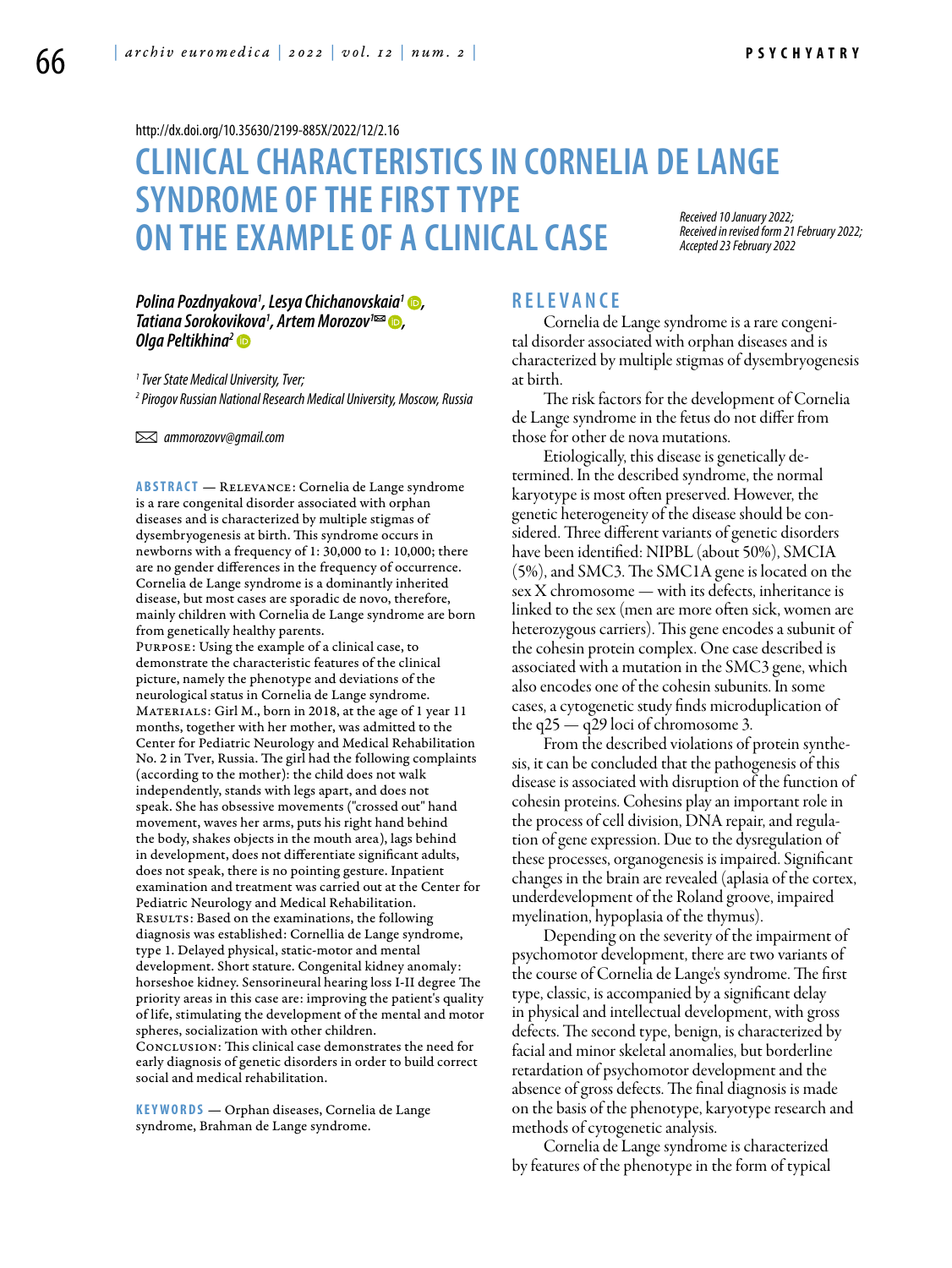stigmas of dysembryogenesis, skeletal anomalies (funnel chest, short neck, spina bifida, articular contractures, hypoplasia and deformity of the hands and feet, defects in the development of fingers, congenital dislocation of the hip). Also congenital dislocations of the hip (tetrad of Fallot, coarctation of the aorta, heart septal defects, pulmonary valve stenosis, pyloric stenosis, hydronephrosis, horseshoe kidney, polycystic, gastroesophageal reflux, incomplete bowel rotation, as well as hypospadias, scrotal hypoplasia, bicornuate uterus). Appearance features are common, such as thin fused eyebrows, long curled eyelashes, a thin upper lip, marbled skin, hypertrichosis, and short stature. Possible delay in sexual development. Due to imperfections in the airways, there is a high likelihood of frequent recurrent respiratory diseases.

In the clinical picture of the syndrome, various disorders of the neurological status are revealed, manifested by a delay in neuropsychic development and pathologies of the sensory organs. Visual impairment in the form of myopia, strabismus, astigmatism, atrophy of the optic nerves, coloboma of the optic nerve, as well as hearing impairment — bilateral sensorineural hearing loss, conductive hearing loss, or their combination are likely. Such children are characterized by episodic convulsive readiness, muscle dystonia, and stereotypic hand movements. Higher nervous activity also suffers, auto-aggression is possible, mental retardation of varying degrees, up to imbecility;

In addition to the systemic examination, full genome sequencing of the proband is required to make a diagnosis.

No specific treatment has been developed. Neurometabolic, nootropic drugs, vitamins, speech therapy and psychological correction are used symptomatically.

Life expectancy depends on the severity of the defects of vital organs, on the quality of medical care, as well as the care of a sick child.

### **PURPOSE OF THE STUDY**

Using the example of a clinical case, demonstrate the characteristic features of the clinical picture, namely the phenotype and deviations of the neurological status, in Cornelia de Lange syndrome.

## **MATERIALS AND METHODS**

Girl M., born in 2018, at the age of 1 year 11 months turned to the Center for Pediatric Neurology and Medical Rehabilitation of GBUZ KDB № 2 in Tver. Her mother complained, the child does not walk independently, stands with legs, does not speak, obsessive movements (*crossed out* hand movement, waves his arms, puts his right hand behind the body, shakes

objects in the mouth area), lags behind in development, does not differentiate significant adults, does not speak, there is no pointing gesture.

Inpatient examination and treatment was carried out at the Center for Pediatric Neurology and Medical Rehabilitation.

### **R e s ult s a n d D iscu s si o n s**

From the history of the patient's life, it is known that the girl was born from the  $7<sup>th</sup>$  pregnancy, proceeding with the threat of termination of pregnancy, edema, high blood pressure, toxicosis, weight loss by 20 kg. Childbirth 3rd, at 37 weeks, urgent in breech presentation, by cesarean section, with an umbilical cord entwined around the neck and intrauterine fetal hypoxia. Body weight at birth 3480 g. Length 52 cm. Score on the Apgar scale 7/9 points. Discharged home on the  $5<sup>th</sup>$  day.

Delayed neuropsychic and motor development was noted throughout life. Problems with humming, babbling, emotions from 6 months (according to the mother), motor development with a delay: he holds his head from 4 months, turns over from 6–8 months. Was observed by a neurologist irregularly from 3 months: PGIP of the central nervous system, syndrome of motor disorders (at 3 months — adductor spasm, delayed motor development). A course of exercise therapy and massage was carried out. Consultation with a neurologist at 11.5 months: PHIP of the central nervous system, grade 2, movement disorders syndrome, they refused inpatient treatment and examination, underwent an outpatient course of treatment. At the age of 1, the diagnosis was made: delayed motor development, syndrome of motor disorders. The treatment took place on an outpatient basis. According to neurosonography data: MPSH 4 mm, PRBZH 6 mm each, III ventricle 3.7 mm. Abdominal ultrasound was without pathology.

At 1 year 3 months, the child was again consulted by a neurologist about the delay in physical development, in the neurological status, muscle hypotonia, NRD: sits for a short time, staggering with a fall on his back, moves by jumping *like a frog*. Recommended examination — MRI of the brain, ENGM to exclude muscular dystrophy.

At 1 year 11 months, the diagnosis was made: Organic lesion of the central nervous system, delayed psychoverbal and motor development (genetically unverified form). Sent for inpatient examination and treatment at the Center for Pediatric Neurology and Medical Rehabilitation.

On admission to the hospital, somatically  $-$  a phenotype characteristic of Cornelia de Lange's syndrome. Height 76 cm (<5 percentile), weight 10.3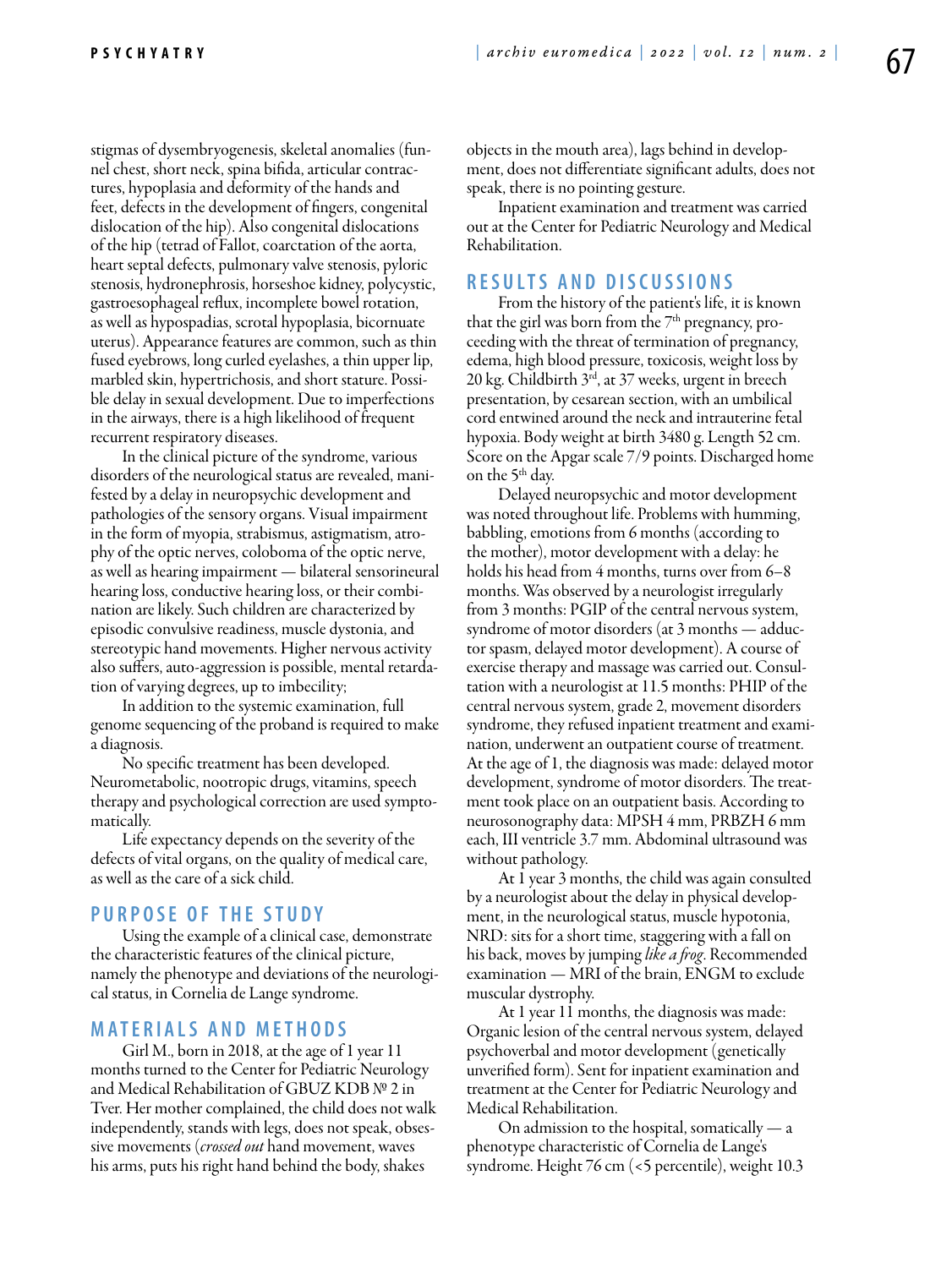$kg$  (<5 percentile), MG 47 cm. BMI = 17.8. Multiple stigmas of dysembryogenesis: microcephaly, deformity of the hands of both hands (flat scapular hands with clinodactyly of the little fingers, thumbs located proximally), varus-valgus deformity of the right and left foot, high palate, conical teeth, short neck, hypertrichosis of the whole body. The skin is clean, pale with a marble tint. The mucous membranes are pale pink, clean, moist, the tongue is coated with a white coating. Breathing is puerile. BH 30 times per minute. Heart sounds are sonorous, rhythmic. HELL 100/65 mm Hg Heart rate 140 beats per minute. The abdomen is soft and painless. The liver and spleen are not enlarged. The defecation is mushy, up to 3 times a day. Diuresis is not impaired.

From the side of the neurological status, there was a significant delay in CPR. Consciousness is clear. There are no general cerebral, meningeal symptoms. Partially accessible to verbal contact. Does not follow instructions. The head is microcephalic, in the sphere of cranial innervation: the sense of smell is preserved, the palpebral fissures are  $D = S$ , the pupils are round  $D = S$ , the reaction of the pupils to light is direct and friendly, the movement of the eyeballs is in full volume, the sensitivity on the face is preserved, the points of exit of the trigeminal nerve are painless. The face is symmetrical, nasolabial folds  $D = S$ , no nystagmus, increased pharyngeal reflex, phonation is not disturbed, head rotation and shoulder elevation are not disturbed, the soft palate does not sag, the tongue is in the midline. Tendon reflexes of the upper extremities of medium vivacity  $D = S$ , knee reflexes are reduced D = S, reflexes of the lower extremities are *flaccid* D  $=$  S, Achilles of medium vivacity D  $=$  S. There are no pathological reflexes. Dystonic muscle tone. Movement stereotypes: *crossed out* hand movement, waving his hands, waving his right hand behind the body, shaking objects in the mouth area, fingering fingers, *pinching*. Holds the head in the midline. Sits unstable, stands up with support, stands briefly with legs wide apart. Intelligence is reduced, understanding of active speech is incomplete, does not distinguish between significant adults, there is no active speech. Passive speech is selective. Emotionally labile.

The results of the examinations: ECG: no pathology. Standard EEG: there is a slowdown in the formation of the main cortical rhythms. Typical forms of epic activity have not been registered. TNSG: PRBZH on the right 4 mm, on the left 4 mm. III ventricle 3 mm. MRI of the brain: data for the presence of additional formations, foci of a pathological signal in the cerebral parenchyma were not obtained. Local expansion of the retrocerebellar subarachnoid space of the PCF. Ultrasound of the genitourinary system: horseshoe kidney.

Genealogical history: not burdened. The parents' marriage is unrelated.

Clinical blood test: no features

Biochemical blood test: alkaline phosphatase 431 U/L, AST 52 U/L, ALT 21 U/L, urea 4.4 mmol/L, lactate 2.56 mmol/L, otherwise no peculiarities

General urine analysis: no pathology.

Ophthalmologist's consultation: the optic discs are pale pink, the boundaries are clear. Arteries of normal caliber, veins are somewhat dilated.

Orthopedic consultation: equino-varus deformity of the right foot. Hallux valgus of the left foot. Deformation of the hands of both hands (flat, spatulate hands with clinodactyly of the little fingers, thumbs located proximally).

Speech therapist consultation: speech development dysphasia. Sensorimotor alalia.

Psychiatric consultation: delayed neuropsychic development.

Endocrinologist consultation: lag in physical development threatened by iodine deficiency. Short stature.

Consultation with an audiologist: bilateral sensorineural hearing loss, I–II degree.

Consultation with a geneticist: undifferentiated genetic pathology, karyotype 46, XX. Direction for whole genome sequencing.

Whole genome sequencing: a previously undescribed heterozygous mutation in exon 28 of the NIPBL gene was identified, leading to an amino acid substitution at position 1805 of the protein. Heterozygous mutations in the NIPBL gene have been described in patients with Cornellia de Lange syndrome, type 1.

Based on the examinations, the following diagnosis was established: Cornellia de Lange syndrome, type 1. Delayed physical, static-motor and mental development. Short stature. Congenital kidney anomaly: horseshoe kidney. Sensorineural hearing loss I–II degree

The priority areas in this case are improving the patient's quality of life, stimulating the development of the mental and motor spheres, socialization of the child in the children's society.

### **C o n clu si o n**

This clinical case demonstrates the need for early diagnosis of genetic disorders in order to build the correct social and medical rehabilitation of children with these clinical manifestations. Confirmation of genetic analysis leads to predicting the developmental lines of these children in order to develop rehabilitation measures, including the need for coordinated work of such specialists as defectologists, speech therapist,